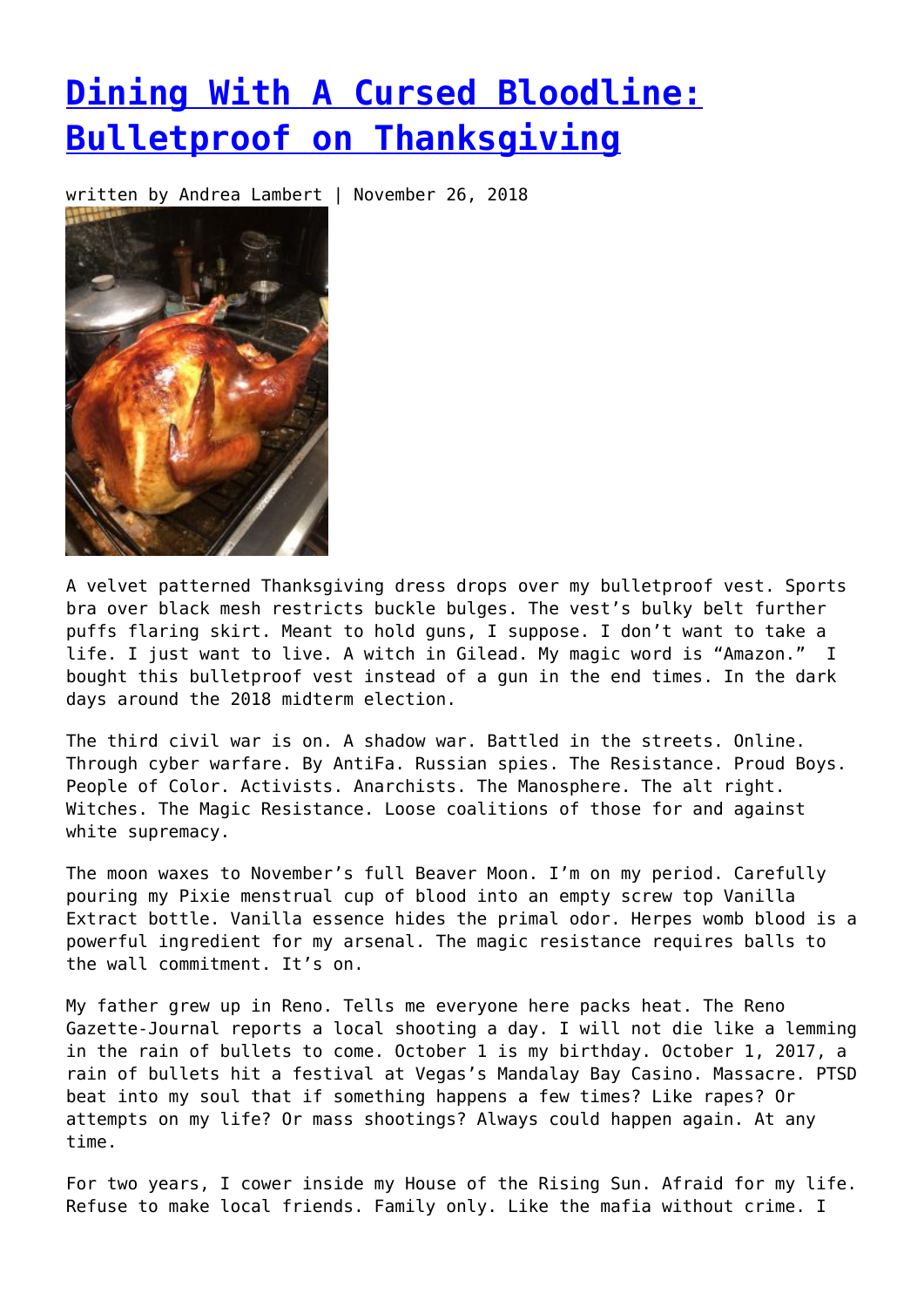lunch with my father's Republican friends. The wife makes no secret of the pistol always in her purse. I write her off. Gun-ownership is a deal-breaker. I must take steps to protect myself. I want to feel safe in the biggest little outside. That may never be possible.

"Be prepared," chant the Girl Scouts of my youth. Dawn of the election. No invasive canvassers about. I calibrate warmth with safety to take out the trash. Hair trigger terrified as a Vietnam vet. I would be weeping on a cot in a shelter if not for my family. Their colonizer inherited blood money keeps disabled me alive. Aware of this paradox? To live seems evil, yet imperative. To commit suicide over the wrongs of the past? Donate my estate for reparations? Unpalatable, messy and no more likely than the improbable mass suicide of my entire demographic. I am betwixt and between my social justice conscience and my brute will to survive. *One Life to Live.*

"This time, Baby, I'll be, Bulletproof. This time, Baby, I'll be, Bulletproof.…" sings La Roux. Anthem. I danced to this electro hit in Los Angeles clubs under Obama. When I did not live in fear. When I could still dance freely with abandon. My November 2018 playlist is every remix of this song on Spotify. I pull a grey sweater dress over the bulletproof vest. Pull up red knee socks. Button a sensible cardigan. Cover it with a buttery white leather trench coat. Perfect old lady drag. Down to the fake paunch. Taking out the trash in the chill air is a breeze. Protected like a fear condom.

Thanksgiving morning. I try on the green dress over my bulletproof vest again. Some family supports Trump. We have a no politics at the dinner table rule, but I know everyone else will be drinking. I doubt my own family would shoot me, but… Do you read the news? Happens all the time. Especially at holidays. Especially in Nevada. Where even I, who am most certifiably insane, could get a gun if I waltzed into Cabela's, smooth talking with enough cash.

Domestic violence PTSD is not being able to trust even and especially those most near and dear to me. Afterparty era: a man I was engaged to tried to slit my throat. La Roux era: a different man I was engaged to tried to strangle me to death. Had there been a gun on either nightstand? These Entropy essays never would have existed. If I let my Bipolar rage out of the cage at dinner? Uttered the ugly genocidal truth beneath our mocking merrymaking? All bets are off in Trumplandia. Anything can happen.

It is terrifying to live like this. It is terrifying to live in this mind. In this body. In these times.

A Vegas con man says to a Princess on *The Royals*, "You have to trust somebody, sometime." His words echo in my mind. The vest's velcro scratches my back raw. I am never able to wear it for longer them ten minutes. A lingering five hour dinner would be torture. Such a bold defensive move is offensively excessive. I re-grasp reality. Climb out of PTSD psychosis. Set the bulletproof vest on a shelf in my closet. Leave it behind until this third civil war beats a path to my door. Try with all my will. To trust the family I love. Not to pack heat at this festive occasion. The love of my extended family is real. They want to feed me. Laugh with me. Not kill me. As they always have.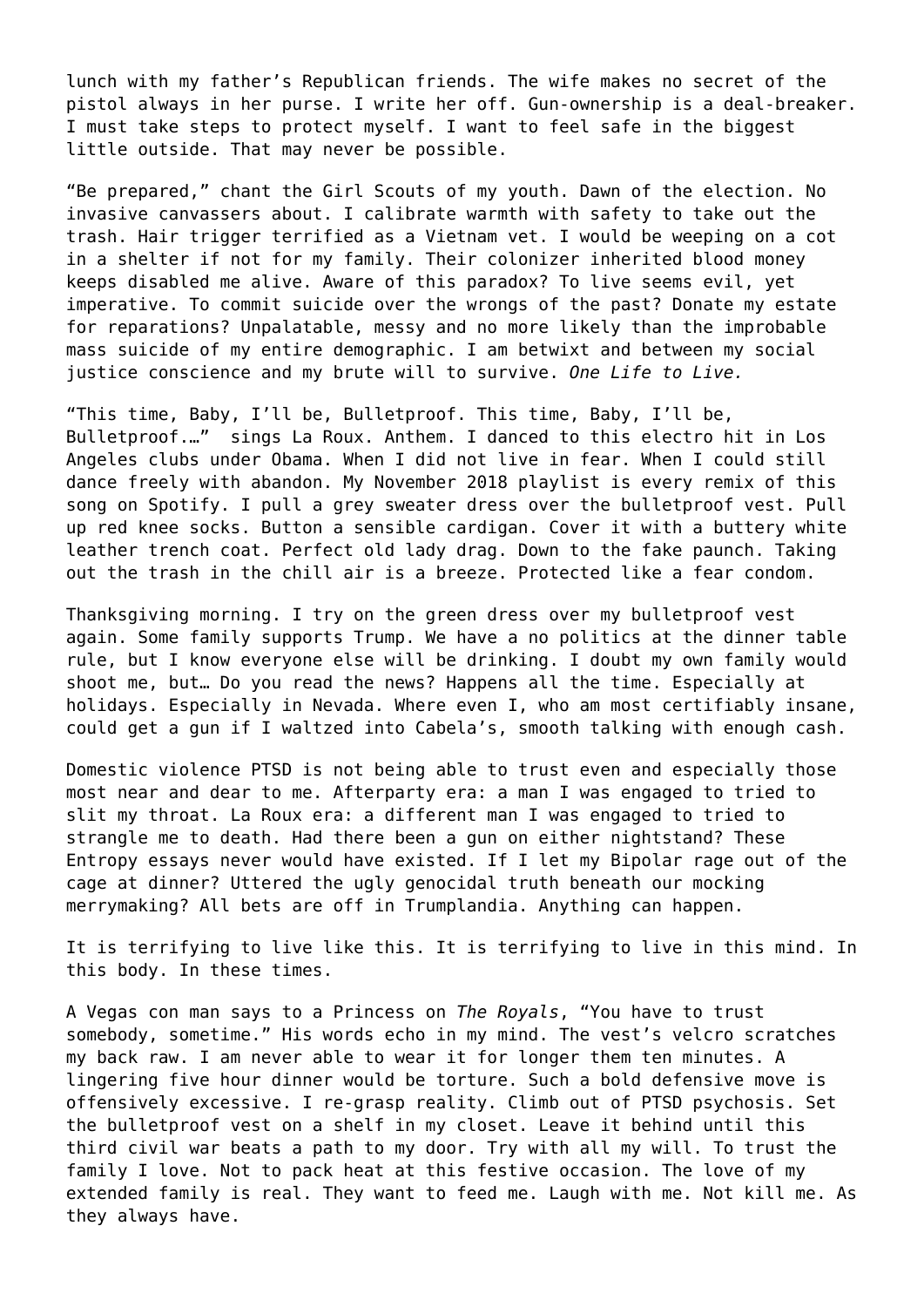I put on glittery tights and a burgundy velvet American Apparel dress. Family in the front: high necked and long sleeved. Party in the back: cut out revealing my healed self harm scars, ribs and spine. I pull on a vintage black velvet jacket to hide that eyesore. Black leather trench coat, because it's freezing. Sigil of Bahomet earrings for that "Extra Satanic zing," as Ms. Mead says in *AHS: Apocalypse*.

Aunt Sandy drives me to my aunt Ruthie and Uncle Jim's house. I peer at the passing brick hobbit mansions beneath my black veiled chapeau. Feel the scotch tape on my nipples because I still don't own a bra appropriate for this dress. Look down at my knee high combat boots crossed daintily in the well of Sandy's car. Keeping my chilly feet warm and toasty. I smear burgundy lipstick over an enormous cold sore. Who am I kidding? Not them. My family will all be in everyday clothes as usual. I will sit there like a charity countess in my hand me down or gifted finery while no one says a damn thing about it.

"Ave Satanas! Invoca Azazel! Ascendit! Maledictus erit! In English: "Hail Satan! Call upon demon Azazel! Ascend! Cursed be." On Thanksgiving I muster penance for the great Curse of America which cannot now be undone. America was never great. America was founded in annihilation of tribes. I am one among thousands birthed of the deaths of those who held this land before. Tonight we must feed on Turkey and stuffing as it is traditionally ordained. Are we devouring tryptophan? Souls? Or complicit guilt for the land we squat? Every year remaining silent and docile about this is more difficult. Every year it is a harder pill to swallow than any in my bottles.

Perhaps there will only be merrymaking. As we, mixed of colonizers and Latinx, pour gravy over genocide. With blood inscribed deep on a silver tureen. I know the cruel history of Thanksgiving. It shames and horrifies me. I know the curse for my madness and chronic illness comes deep within my ancestral DNA. I don't blame my genetic mental illness on an ancient native curse on my paternal ancestor Myles Standish, as I once did. Makes a great story, but the past is lost to us now. Many generations of breeding and spawn birthed me. The insanity genes may have shown up much later. They're on both maternal and paternal sides. Genetic mental illness is not a curse. Or shamanism. Just science.

We arrive at my relative's house for a meal that feels as unholy as *AHS: Apocalypse*'s Black Mass. We won't be eating the hearts of sacrificed innocents to summon Satan, however. The antichrist is only televised. The Devil does not exist. He is a plastic cameo on my etsy earrings. Evil is in mankind alone. My family is not evil. Am I?

My dear extended family is most certainly not headed by any antichrist. Uncle Jim cooks Thanksgiving dinner all day every year with his trademark culinary panache. Everything that comes out of his kitchen is gold. I am aflutter for delights ahead as I open their glass door with Sandy and her cane behind me. Barking lapdogs and a sugar high toddler greet me.

My contributions are in my purse. Many book shaped Christmas gifts. No one will wonder why.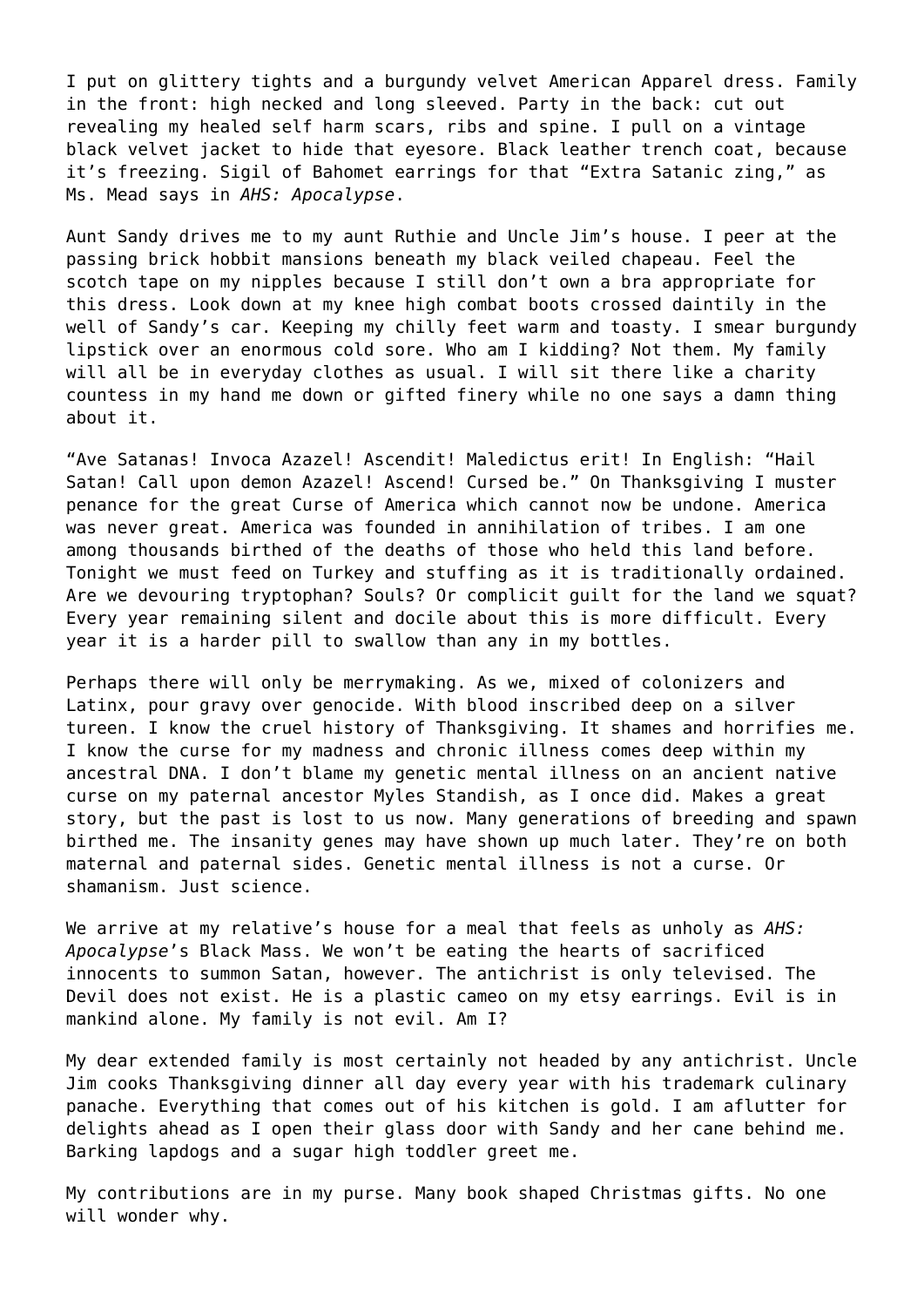A store bought pecan pie. I flailed. Had to pick up my Klonopin instead of baking the Pumpkin Pie as tasked. Muscled through my third benzodizapine withdrawal of the year that week. Gets in the way of homemade baked goods when you can't get out of bed.

Is it sacrilege to find Sandy's Gilroy garlic cashews delicious? Ruthie delightful as she tells a story about the joys of staying off social media? I don't know. I compartmentalize. My family has nothing to do with the origins of Thanksgiving. They, like me, were just born here in the last 70 years. Are just trying to live. Their joy and conviviality lifts me into a better place then these dark origin thoughts. Ruthie sets out white engraved and silver rimmed bone china on the kitchen table for a buffet.

"I never use it and it's Thanksgiving. Why not?" she says. I have to agree. The same usual Sunday Dinner crowd clusters to pounce. No wild cards here. What was I thinking with my "Bulletproof" anthem? No need. I am safe for this biggest little holiday feast.

I load a plate up with succulent dark meat Turkey. Two kinds of stuffing: one Paleo from Uncle Jim. One traditional bread from cousin in law Jamie, who met familial cooking obligations so much better than I did. Her homemade chocolate chip cookies sit next to my sad Raley's pie box on the bar. Although the red wine is flowing, it is invisible to sober me. Having downed a cold grapefruit soda. Gotten stoned to the gills beforehand.

I add Ruthie's trademark Pea Salad, a Thanksgiving tradition. Scoop creamy mashed potatoes. Pour gravy over. Despite Satan on my ears? Curses on my lips? My dearly departed Grandma's black veil is lifted. I left my grieving wedding rings tucked away at home. Only the tan line remains. All is merry and bright. Somehow, I think not of the dead but the living. Their vibrant chatter around me as we assemble in the dining room.

The Twitter I eye over hors d'oeuvres is awash with #ThanksgivingClapbacks, tips on avoiding toxic conversations and difficult questions from Baby Boomer relatives about being a writer. Because I see these three generations of family so often? They understand all aspects of my peculiar situation already. See no need to pry uncomfortably. It is not their practice. Aunt Ruthie has assured me she doesn't like asking people uncomfortable questions. I too don't like asking others questions I wouldn't want asked of myself. So I do not.

Other than grunts and exclamation of delight? The Thanksgiving table is as peaceful as the blankets of snow on the Sierras. My toddler second cousin does his usual weird food selection bingo on what he will eat. We do not say grace. We do not reflect on the origins of Thanksgiving. Because we all know the terror, blood and death underscoring our feast. Or are too young to know, like this innocent child. I tuck into my second helping of Turkey, stuffing and pea salad. The cold pea globes pop beneath my teeth to reveal green health goo inside.

My aunt lifts her wineglass. Toasts: "I'm thankful for my family this Thanksgiving." My uncle on my other side lifts his wine. I lift my water. We